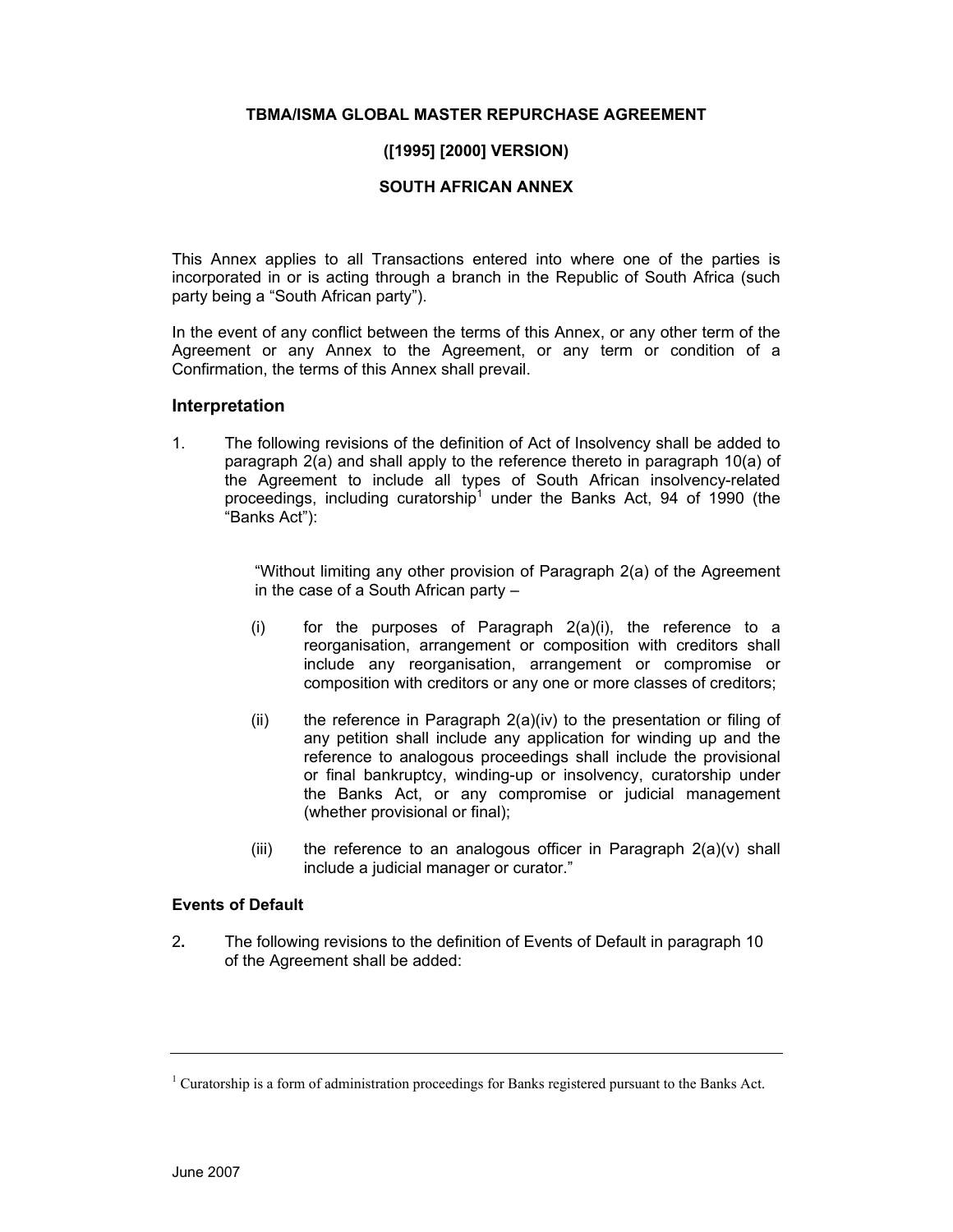- (i) Paragraphs  $10(a)(xi)$ ,  $10(a)(xii)$ ,  $10(a)(xiii)$ , and  $10(a)(xiv)^2$  shall be added as follows:
	- *"*10(a)(xi) a company being wound up by a Court in accordance with Section 344 of the Companies Act, 61 of 1973 (the "Companies Act");
	- 10(a)(xii) a company deemed to be unable to pay its debts in accordance with Section 345 of the Companies Act;
	- 10(a)(xiii) its application for voluntary winding-up in terms of Section 348 or Section 351 of the Companies Act;
	- 10(a)(xiv) application by its creditors for it to be placed in liquidation in circumstances where its liabilities exceed its assets."

and

(ii) for the purposes of paragraph  $10(a)(vi)$  of the Agreement<sup>3</sup>, if an Act of Insolvency occurs which is the presentation of a petition for windingup or any analogous proceedings (including curatorship under the Banks Act) or the appointment of a liquidator, judicial manager, curator or analogous officer of the Defaulting Party, the non-Defaulting Party shall not be required to serve a Default Notice on the Defaulting Party.

# **Exchange Control**

3. The following paragraph is included as an additional Paragraph  $9(i)^4$  is inserted as follows:

> "in the case of [*a party resident in South Africa*] it has all licences, approvals and consents (including but not limited to Exchange Control Approvals) under all relevant laws, regulations and rules applicable to it for the entering into and performance by it of this Agreement.

For purposes of this paragraph  $9(i)^5 -$ 

(a) an "Exchange Control Approval" shall mean any approval that [*a party resident in South Africa*] may be required to obtain pursuant to the Exchange Control Regulations, 1961 (the "Exchange Control Regulations"), published under the Currency and Exchanges Act, 9 of 1933, from the exchange control department of the South African Reserve Bank, or from any authorised dealer

<sup>2</sup> If the GMRA 1995 is used, these references should be to paragraphs  $10(a)(ix)$ ,  $10(a)(x)$ ,  $10(a)(xi)$  and  $10(a)(xii)$ .

<sup>3</sup> If the GMRA 1995 is used, this reference should be to paragraph  $10(a)(iv)$ .

<sup>4</sup> If the GMRA 1995 is used, this reference should be to paragraph 9(j).

<sup>5</sup> If the GMRA 1995 is used, this reference should be to paragraph 9(j).